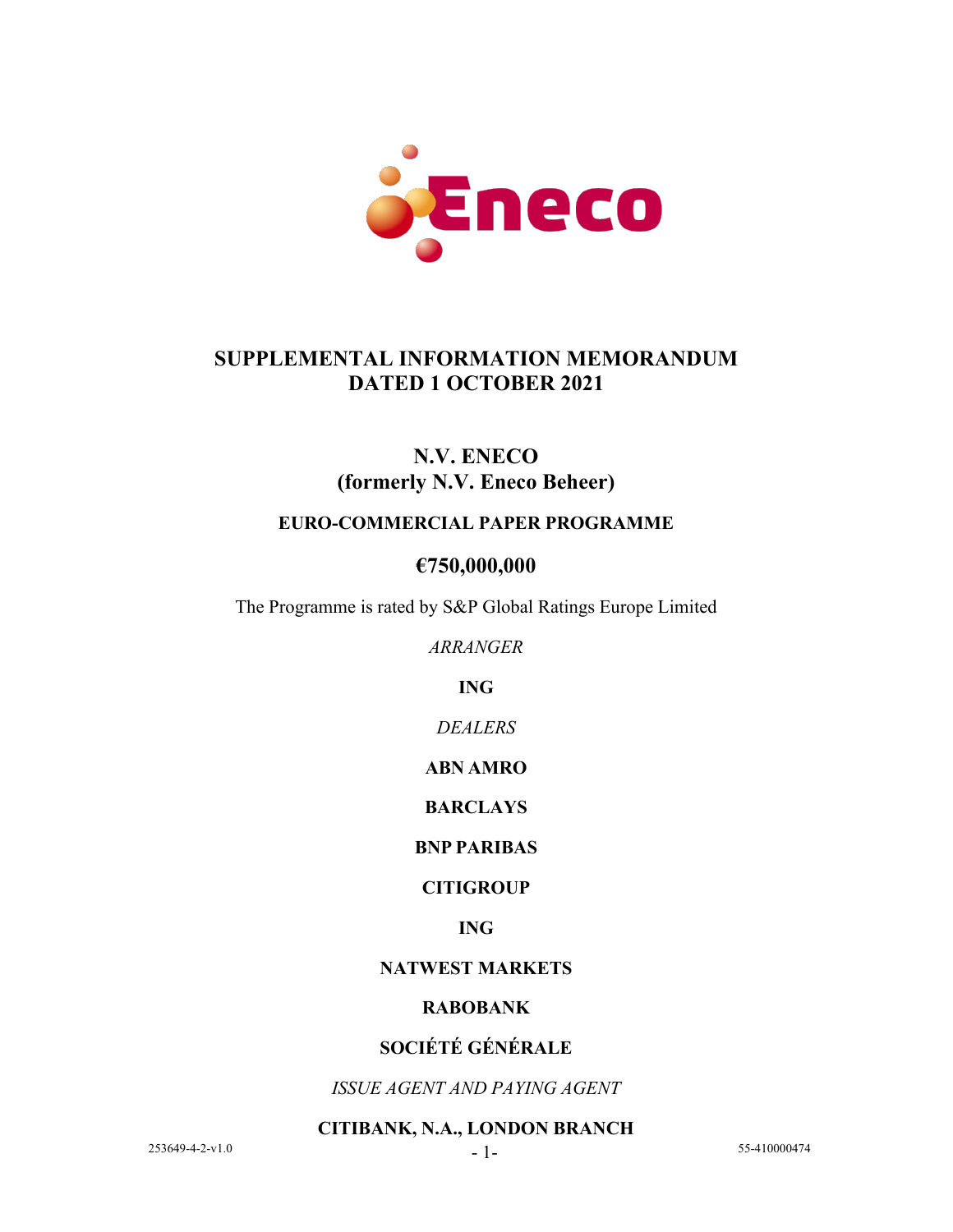*This document is supplemental to, and should be read in conjunction with, the Information Memorandum dated 17 July 2020 in relation to N.V. Eneco Beheer Euro-Commercial Programme.*

This first supplemental information memorandum is dated 1 October 2021 (the "**First Supplemental Information Memorandum**") and is supplemental to, and shall be read in conjunction with, the information memorandum dated 17 July 2020 (the "**Information Memorandum**").

Unless otherwise defined herein, terms defined in the Information Memorandum have the same meaning when used in this First Supplemental Information Memorandum.

**Investors should read the information set out in the section "Important Notice" of the Information Memorandum which applies to this First Supplemental Information Memorandum as if set out in full herein.** The Issuer has confirmed to the Arranger and the Dealers that the information contained or incorporated by reference in the Information Memorandum or this First Supplemental Information Memorandum is true and accurate in all material respects and not misleading and that there are no other facts the omission of which makes the Information Memorandum as a whole or any such information contained or incorporated by reference therein misleading.

The purpose of this First Supplemental Information Memorandum is to update the information in the Information Memorandum in respect of the name change of the Issuer.

### **UPDATED INFORMATION**

With effect from 29 June 2021 a merger took place between Eneco Groep N.V. and N.V. Eneco Beheer, with the latter entity being the surviving entity. In connection with this merger the Issuer's articles of association were amended and, *inter alia,* a name change took place. The name of "N.V. Eneco Beheer" has been changed to "N.V. Eneco". In connection therewith, the Information Memorandum shall be amended such that each reference contained therein to "N.V. Eneco Beheer" shall be deleted and replaced with a reference to "N.V. Eneco".

Furthermore, the Information Memorandum will also be amended by way of this First Supplemental Information Memorandum as follows:

• On page 7, paragraph 2.3 (*Date of incorporation/establishment*) is replaced by:

"The Issuer was originally incorporated as N.V. ENECO on 1 January 1995. On 31 March 2008 N.V. ENECO changed its name to N.V. Eneco. On 1 July 2008 N.V. Eneco changed its name into N.V. Eneco Beheer. On 29 June 2021 the Issuer changed its name back to N.V. Eneco."

• On page 7, paragraph 2.6 (*Issuer's purpose*) is replaced by:

 $253649-4-2-v1.0$   $-2-$ "Pursuant to article 2 of the Issuer's articles of association, the main corporate object<br>253649-4-2-v1.0<br>55-410000474